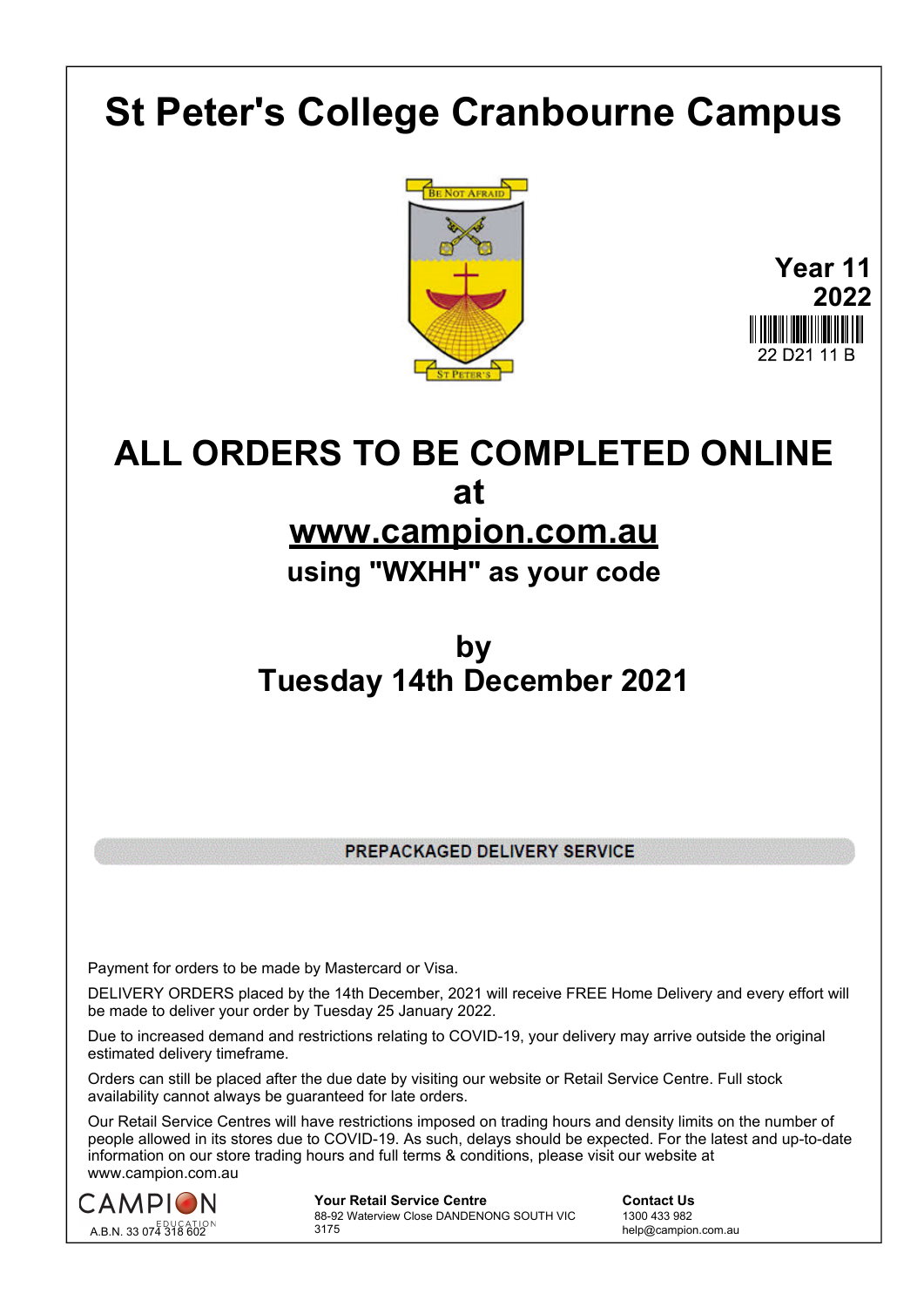| TICK THE BOX FOR THE ITEMS REQUIRED -                                                                                |         |                           | TICK THE BOX FOR THE ITEMS REQUIRED - |                                                                                 |                   |  |             |          |
|----------------------------------------------------------------------------------------------------------------------|---------|---------------------------|---------------------------------------|---------------------------------------------------------------------------------|-------------------|--|-------------|----------|
| <b>Description</b>                                                                                                   | Price   | $\boldsymbol{\mathsf{V}}$ | Location                              | <b>Description</b>                                                              | Price             |  |             | Location |
|                                                                                                                      | Year 11 |                           |                                       |                                                                                 |                   |  |             |          |
| <b>ALL STUDENTS REQUIRE</b>                                                                                          |         |                           |                                       | <b>FRENCH</b>                                                                   |                   |  |             |          |
| St Peters Stationery Pack Year 9-12 \$32.60                                                                          |         | $\Box$                    | P74763                                |                                                                                 |                   |  |             | P55152   |
| Pack Contains:                                                                                                       |         |                           |                                       | <b>GEOGRAPHY</b>                                                                |                   |  |             |          |
| 1 x Ruler 300mm Plastic Clear (P56414)<br>5 x Notes Stick on 75mm x 75mm - Yellow 654 (P56334)                       |         |                           |                                       |                                                                                 |                   |  |             | P55152   |
| 2 x Pen Ballpoint Cap Type Red Medium (P56096)                                                                       |         |                           |                                       | <b>GLOBAL POLITICS</b>                                                          |                   |  |             |          |
| 4 x Pen Ballpoint Cap Type Blue Medium (P56095)<br>2 x Pencil (HB) Tradition (P56172)                                |         |                           |                                       |                                                                                 |                   |  |             | P55152   |
| 1 x Scissors 170mm Maped Plastic Handle (P50161)<br>1 x Markers Texta Nylorite TX200/24's Asstd/Cols Wallet (P51252) |         |                           |                                       | <b>HEALTH &amp; HUMAN DEVELOPMENT</b>                                           |                   |  |             |          |
| 2 x Glue Stick 36gm (P55652)                                                                                         |         |                           |                                       |                                                                                 |                   |  |             | P55152   |
| 1 x Eraser Plastic Pencil Large With Sleeve (P58510)<br>1 x Sharpener Pencil Metal Double Hole (HQ) (P56243)         |         |                           |                                       |                                                                                 |                   |  |             |          |
| 1 x Highlighters Pkt 6 Micador (P50135)                                                                              |         |                           |                                       | <b>HISTORY</b>                                                                  |                   |  |             |          |
| 1 x NRSV Catholic Youth Bible International Edition H/B\$65.95                                                       |         | $2 \Box$                  | P15489                                |                                                                                 |                   |  |             | P55152   |
| Retain from previous year                                                                                            |         |                           |                                       | <b>JAPANESE</b>                                                                 |                   |  |             |          |
| 1 x Oxford Australian Pocket Dictionary (8E) (H/B)                                                                   | \$29.95 | $3\Box$                   | P15844                                |                                                                                 |                   |  |             | P55152   |
| Retain from previous year                                                                                            |         |                           |                                       |                                                                                 |                   |  |             | P56223   |
| 1 x USB Pocket Flash Drive 32GB - NO RETURNS  \$13.95                                                                |         | $4\Box$                   | P52086                                |                                                                                 |                   |  |             | P51039   |
| 1 x Headset Multimedia With Microphone & Volume \$17.95                                                              |         | $5\Box$                   | P55686                                | <b>LEGAL STUDIES</b>                                                            |                   |  |             |          |
| 1 x Pencil Case 355x260mm 2 Zip Neoprene Blue \$7.55                                                                 |         | $6\Box$                   | P50524                                |                                                                                 |                   |  |             | P55152   |
| Suitable size for all stationery and calculator                                                                      |         |                           |                                       | <b>LITERATURE</b>                                                               |                   |  |             |          |
| <b>RELIGIOUS EDUCATION</b>                                                                                           |         |                           |                                       | 1 x Loose Leaf Refills Reinforced A4 7mm Pkt 200  \$7.05 31                     |                   |  |             | P56389   |
|                                                                                                                      |         |                           | P55152                                |                                                                                 |                   |  |             | P55110   |
| <b>ENGLISH, LITERATURE &amp; ENGLISH LANGUAGE</b>                                                                    |         |                           |                                       | <b>MATHEMATICS (ALL SUBJECTS)</b>                                               |                   |  |             |          |
|                                                                                                                      |         |                           | P55152                                | 1 x Calculator Texas TI-Nspire CX II CAS Touchpad \$259.95 33                   |                   |  |             | P50982   |
|                                                                                                                      |         |                           |                                       | Retain from previous year                                                       |                   |  |             |          |
| <b>ACCOUNTING</b>                                                                                                    |         |                           |                                       | 3 x Grid Binder Book A4 128 Page 5mm Grid \$7.50 34                             |                   |  |             | P55154   |
|                                                                                                                      |         |                           | P55152                                | <b>MEDIA</b>                                                                    |                   |  |             |          |
| <b>APPLIED COMPUTING</b>                                                                                             |         |                           |                                       |                                                                                 |                   |  |             | P55152   |
| 2 x Display Book A4 20 Pocket Black Refillable \$4.00 10                                                             |         |                           | P55442                                | 1 x Binder A3 4D Ring 38mm PVC Upright Black  \$18.25 36                        |                   |  |             | P50037   |
|                                                                                                                      |         |                           | P55152                                | 2 x Pocket Plastic A3 11 Hole Pkt 5 Heavy Weight \$9.10 37                      |                   |  |             | P56327   |
| <b>ART</b>                                                                                                           |         |                           |                                       | Bring the following item from home: 750GB/1TB hard driveSD card high speed 16GB |                   |  |             |          |
| 1 x Pencils-Coloured 24's in Tin Derwent Artist  \$58.95                                                             |         | $12$ $\Box$               | P56264                                |                                                                                 |                   |  |             |          |
| 1 x Pencils-Graphite Set 6 Sketch with sharp/eraser \$11.95                                                          |         | $13$ $\Box$               | P56276                                | <b>MUSIC PERFORMANCE</b>                                                        |                   |  |             |          |
| 1 x Pen 5 Piece Drawing Set Unipin/Pilot Fineliner \$19.05 14                                                        |         |                           | P56144                                | 1 x Display Book A4 20 Pocket Black Refillable \$2.00 38                        |                   |  |             | P55442   |
|                                                                                                                      |         |                           |                                       |                                                                                 |                   |  |             | P55152   |
| <b>BUSINESS MANAGEMENT</b>                                                                                           |         |                           | P55152                                |                                                                                 |                   |  | $40$ $\Box$ | P56081   |
|                                                                                                                      |         |                           |                                       | 1 x Music Book A4 96 Page Ruled & Staved Spirax                                 | $$2.35$ 41 $\Box$ |  |             | P50444   |
| <b>DANCE</b>                                                                                                         |         |                           |                                       |                                                                                 |                   |  |             |          |
|                                                                                                                      |         |                           | P55152                                | <b>PHYSICAL EDUCATION</b>                                                       |                   |  |             |          |
| <b>DRAMA</b>                                                                                                         |         |                           |                                       |                                                                                 |                   |  |             | P55152   |
| 1 x Dividers Index A4 5 Tab PVC Multi/Coloured \$2.05 17                                                             |         |                           | P55710                                | <b>PRODUCT DESIGN &amp; TECHNOLOGY</b>                                          |                   |  |             |          |
| 1 x Binder A4 2D Ring 25mm PE Black  \$4.95                                                                          |         | 18 □                      | P55110                                | 1 x Display Book A3 20 Pocket Refillable Colby  \$31.95                         |                   |  | 43 □        | P51284   |
| 2 x Sketch Book 272x360mm 16 leaf Spiral Spirax                                                                      | \$6.80  | $19$ $\Box$               | P56482                                | 1 x Display Book A3 Refills Pkt 10 Colby  \$11.25 44                            |                   |  |             | P50427   |
| 1 x Loose Leaf Refills Reinforced A4 7mm Pkt 50  \$2.10                                                              |         | $20 \Box$                 | P56387                                | <b>SCIENCE</b>                                                                  |                   |  |             |          |
| <b>ECONOMICS</b>                                                                                                     |         |                           |                                       | <b>CHEMISTRY &amp; PHYSICS</b>                                                  |                   |  |             |          |
|                                                                                                                      |         |                           | P55152                                |                                                                                 |                   |  |             | P55152   |
|                                                                                                                      |         |                           |                                       | 1 x Graph Pad A4 25/40 Leaf 1mm 7 Hole Punched  \$2.40 46                       |                   |  |             | P55669   |

#### **FOOD TECHNOLOGY**

**2 litre food container with lid (labelled) -** Bring from home

| <b>Description</b>                                         | Price | v                    | Location |
|------------------------------------------------------------|-------|----------------------|----------|
|                                                            |       |                      |          |
| <b>FRENCH</b>                                              |       |                      |          |
|                                                            |       | $22 \Box$            | P55152   |
| <b>GEOGRAPHY</b>                                           |       |                      |          |
|                                                            |       | $23 \Box$            | P55152   |
| <b>GLOBAL POLITICS</b>                                     |       |                      |          |
|                                                            |       | 24 $\Box$            | P55152   |
| <b>HEALTH &amp; HUMAN DEVELOPMENT</b>                      |       |                      |          |
|                                                            |       | $25 \Box$            | P55152   |
| <b>HISTORY</b>                                             |       |                      |          |
|                                                            |       | $26$ $\Box$          | P55152   |
| <b>JAPANESE</b>                                            |       |                      |          |
|                                                            |       | $27 \mid \mid$       | P55152   |
|                                                            |       | $28$ $\Box$          | P56223   |
|                                                            |       | 29 $\Box$            | P51039   |
| <b>LEGAL STUDIES</b>                                       |       |                      |          |
|                                                            |       | $30\Box$             | P55152   |
| <b>LITERATURE</b>                                          |       |                      |          |
| 1 x Loose Leaf Refills Reinforced A4 7mm Pkt 200  \$7.05   |       | 31<br>$\perp$        | P56389   |
|                                                            |       | $32$ $\Box$          | P55110   |
| <b>MATHEMATICS (ALL SUBJECTS)</b>                          |       |                      |          |
| 1 x Calculator Texas TI-Nspire CX II CAS Touchpad \$259.95 |       | $33 \mid \mid$       | P50982   |
| Retain from previous year                                  |       |                      |          |
| 3 x Grid Binder Book A4 128 Page 5mm Grid \$7.50           |       | 34 I I               | P55154   |
| <b>MEDIA</b>                                               |       |                      |          |
|                                                            |       | $35 \Box$            | P55152   |
| 1 x Binder A3 4D Ring 38mm PVC Upright Black  \$18.25      |       | 36<br>$\blacksquare$ | P50037   |
| 2 x Pocket Plastic A3 11 Hole Pkt 5 Heavy Weight \$9.10    |       | 37<br>$\Box$         | P56327   |

| 1 x Display Book A4 20 Pocket Black Refillable \$2.00                                   |        |             | $38$ $\Box$    | P55442 |
|-----------------------------------------------------------------------------------------|--------|-------------|----------------|--------|
|                                                                                         |        |             | $39$ $\Box$    | P55152 |
|                                                                                         |        |             | $40\Box$       | P56081 |
| 1 x Music Book A4 96 Page Ruled & Staved Spirax                                         | \$2.35 | 41          | $\Box$         | P50444 |
| PHYSICAL EDUCATION                                                                      |        |             |                |        |
|                                                                                         |        |             |                | P55152 |
| <b>PRODUCT DESIGN &amp; TECHNOLOGY</b>                                                  |        |             |                |        |
| 1 x Display Book A3 20 Pocket Refillable Colby  \$31.95                                 |        |             | $43$ $\Box$    | P51284 |
| 1 x Display Book A3 Refills Pkt 10 Colby \$11.25                                        |        |             | 44 $\Box$      | P50427 |
| <b>SCIENCE</b>                                                                          |        |             |                |        |
| <b>CHEMISTRY &amp; PHYSICS</b>                                                          |        |             |                |        |
|                                                                                         |        |             | $45\Box$       | P55152 |
| 1 x Graph Pad A4 25/40 Leaf 1mm 7 Hole Punched  \$2.40                                  |        |             | $46$ $\Box$    | P55669 |
| 1 x Display Book A4 20 Pocket Black Refillable \$2.00                                   |        |             | $47 \Box$      | P55442 |
| 1 x Calculator Texas Scientific TI-30XB Multiview  \$35.95<br>Retain from previous year |        | $48$ $\Box$ |                | P55278 |
| <b>BIOLOGY &amp; PSYCHOLOGY</b>                                                         |        |             |                |        |
|                                                                                         |        |             | 49 1           | P55152 |
| 1 x Calculator Texas Scientific TI-30XB Multiview  \$35.95<br>Retain from previous year |        | 50          | $\blacksquare$ | P55278 |